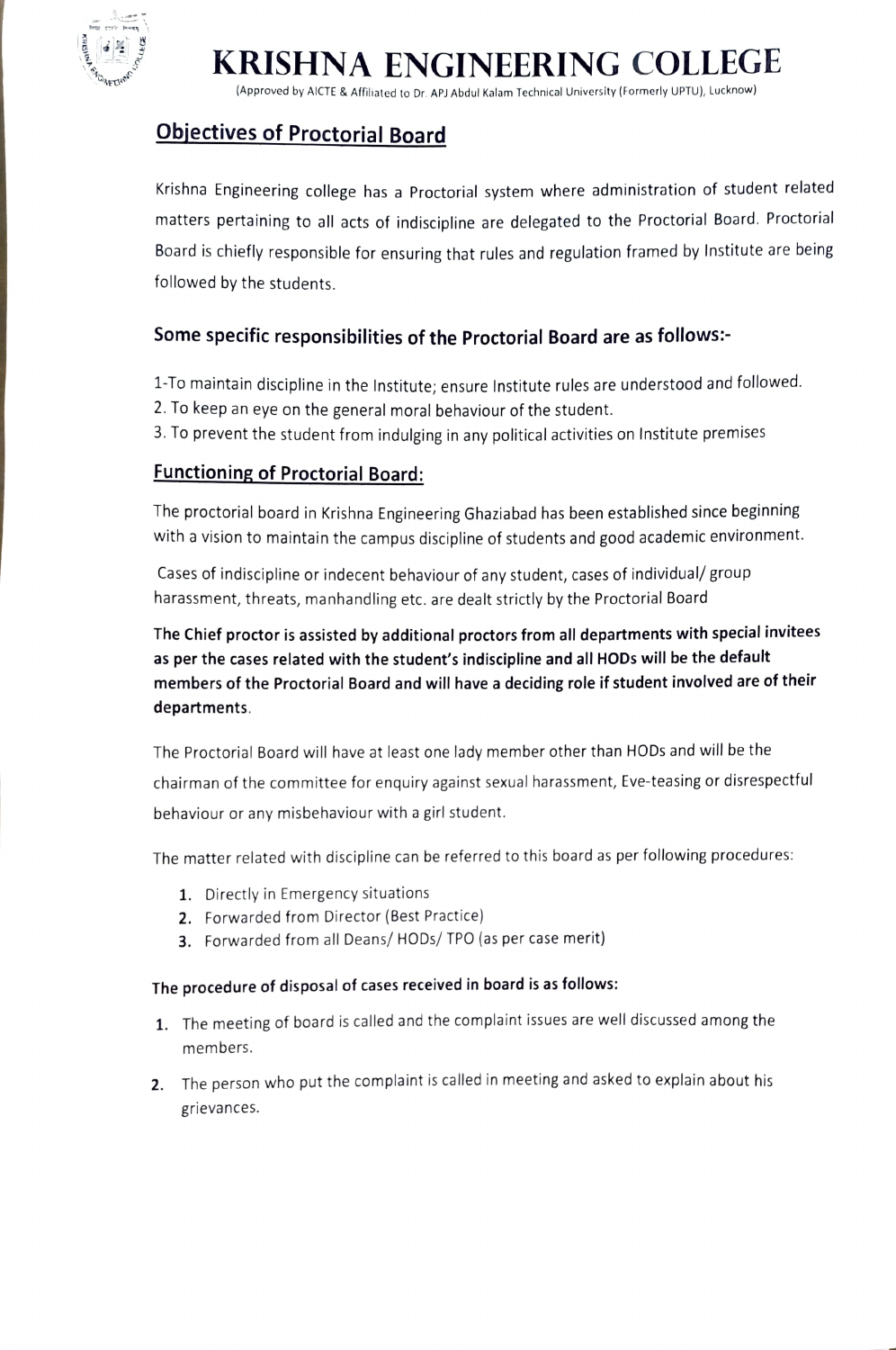

# KRISHNA ENGINEERING COLLEGGE

Aproved by AICTE & Afliated to Dr. AP) Abdul Kalam Technical University (Formerly UPTU), Lucknow)

- 3. The witnesses are also called in the meeting and members used to ask their views regarding the matter. The witnesses asked to give the undertaking about the issues which they witnessed.
- 4. The proceedings are recorded and documented with the recommendation of the board.
- 5. The recommendations are forwarded to Director for his approval.
- 6. After the approval of Recommendation, the office order gets issued for compliance.
- 7. Every student along with his/her parents will have to submit undertaking to the institute. (In case parents are called because of any in disciplinary activity.)
- 8. A copy of office order is also communicated to the parents of involved students.

Dr. Archana Pandey

Chief-Proctor